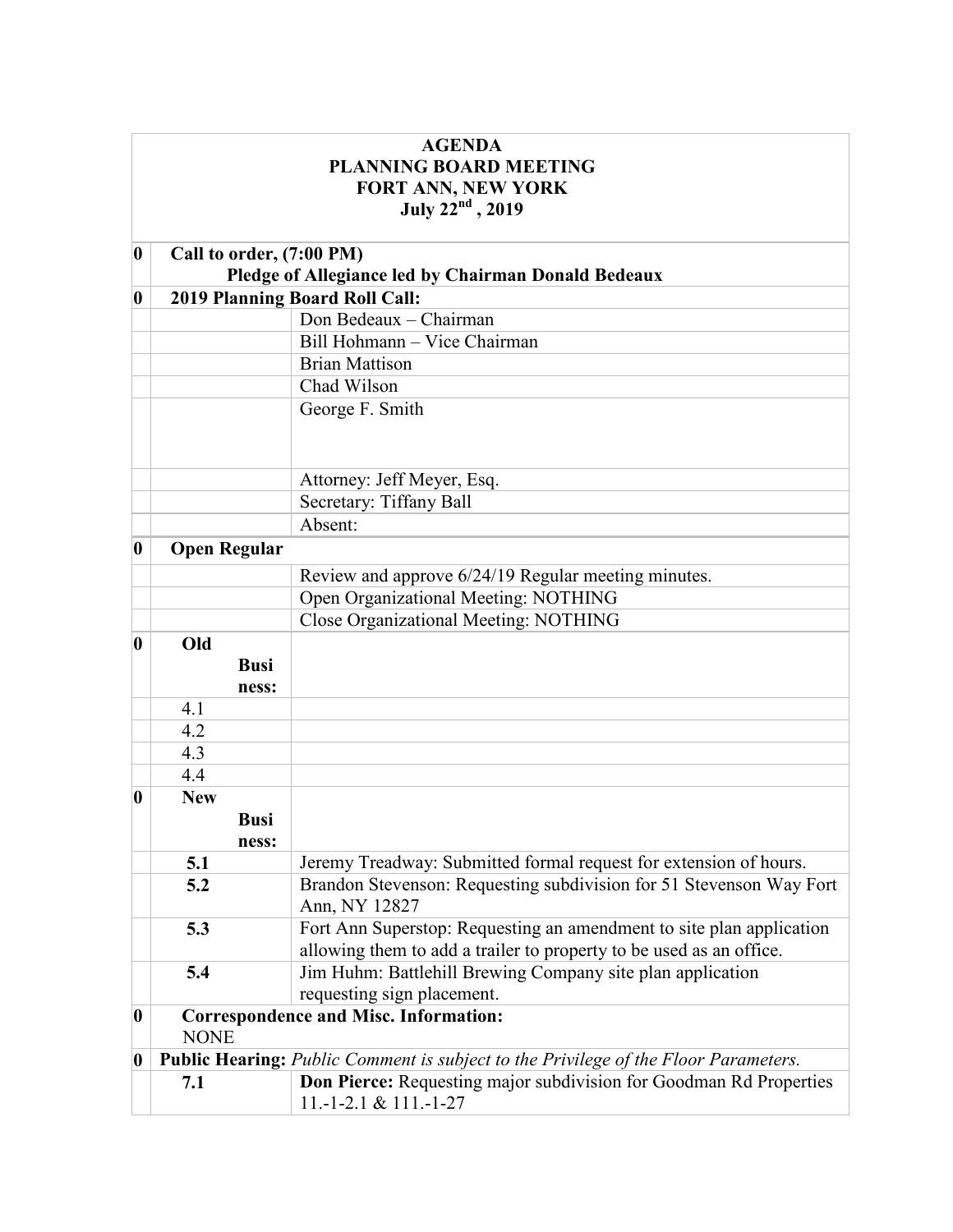| ں . |                        |
|-----|------------------------|
| v.v | <b>Public Comment:</b> |

## **PRIVILEGE OF THE FLOOR PARAMETERS**

*In order to have an organized meeting of the Planning Board and observe Open Government guidelines, the following Privilege of the Floor parameters shall be adhered to:*

## **Public Comment**

The Public Comment period of the Agenda shall be a period whereby the public may comment on items listed on the Agenda. This shall give the public an opportunity to convey their interests on items listed on the Agenda before the Planning Board conducts business on the items. This period is not a back-and-forth discussion period between the Board and the public, but rather a period where the Board hears the public on Agenda items. A time limit of three minutes per speaker shall be allotted. This Public Comment period is a privilege during a public meeting and may be rescinded or restricted by the Chairman at any time if it becomes unruly.

## **Public Hearing**

A Public Hearing is scheduled by the Planning Board specifically to address a certain issue. Notice of Public Hearing shall be advertised in the official Town newspaper (which is normally The Post Star), the Town Website (www.Townoffortann.com), and the Town Sign Board. Not all Planning Board meetings shall have a Public Hearing slated on the Agenda. At this time, the public shall be "heard" without a back-andforth discussion between the Board and the public. A time limit of three minutes per speaker shall be allotted.

## **Public Discussion**

- The Public Discussion period of the Agenda shall be the period where the public may engage the Planning Board in discussion on any of the above Agenda items or bring new items of discussion to the Planning Board. A time limit of five minutes per speaker shall be allotted. This Public Discussion period is a privilege during a public meeting and may be rescinded or restricted by the Chairman at any time if it becomes unruly.
- *In order to speak during a Public Comment, Public Hearing or Public Discussion period, a speaker must first be recognized by the Chairman. The speaker shall then have the floor while speaking. No interruptions or heckling or breakdown into verbal chaos*